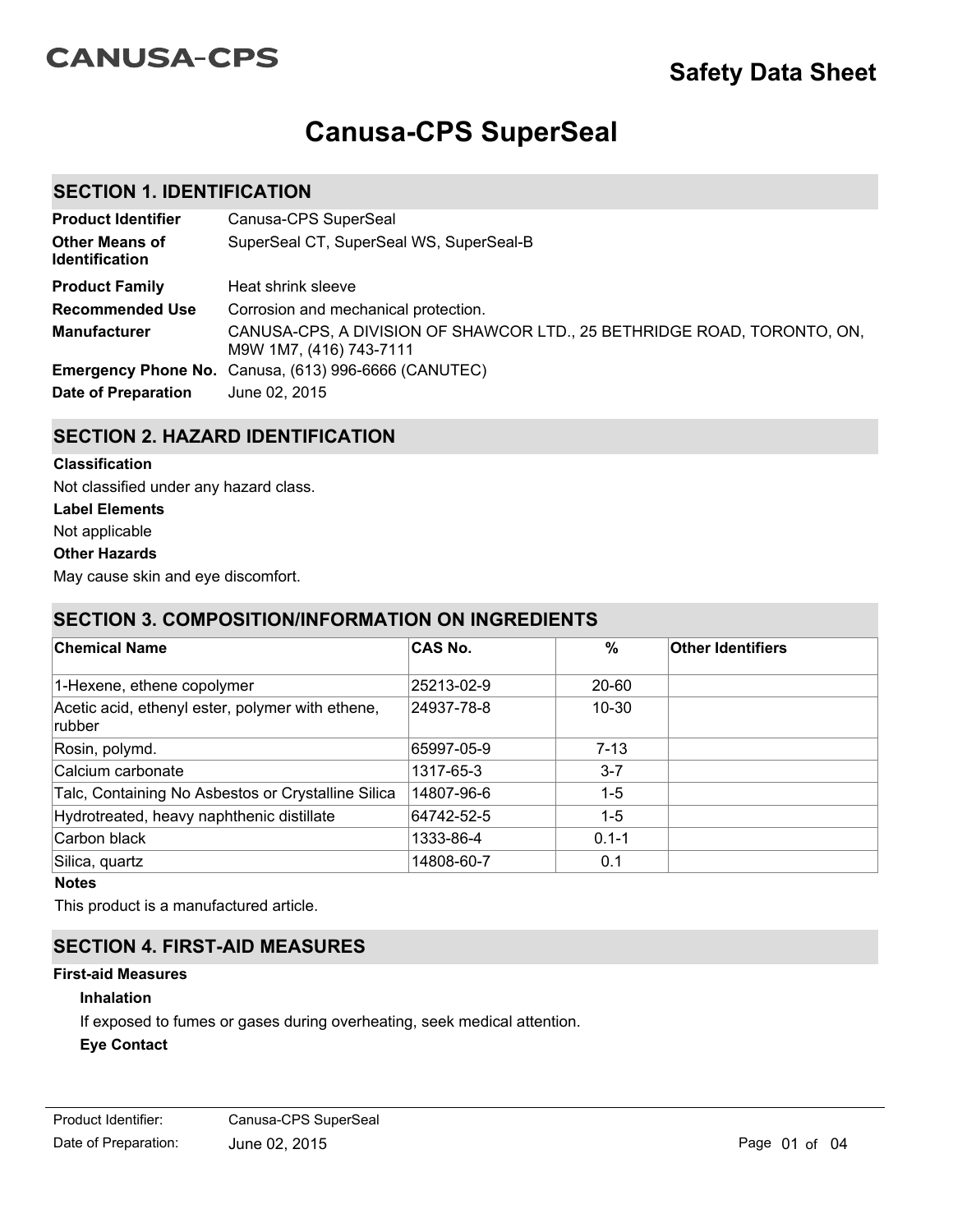If eye irritation persists, get medical advice or attention.

#### **Ingestion**

Get medical advice or attention if you feel unwell or are concerned.

# **SECTION 5. FIRE-FIGHTING MEASURES**

## **Extinguishing Media**

## **Suitable Extinguishing Media**

Water spray; dry chemical; carbon dioxide; foam.

## **Specific Hazards Arising from the Product**

When heated to decomposition, burns and emits flames with an acrid odour.

#### **Special Protective Equipment and Precautions for Fire-fighters**

Use self-contained breathing apparatus during firefighting.

# **SECTION 6. ACCIDENTAL RELEASE MEASURES**

**Environmental Precautions** Not applicable. **Methods and Materials for Containment and Cleaning Up** Dispose of in compliance with applicable legislation.

# **SECTION 7. HANDLING AND STORAGE**

## **Precautions for Safe Handling**

Avoid overheating. Do not breathe fumes produced during overheating or burning. Keep the product clean, prevent contamination.

#### **Conditions for Safe Storage**

Cool, dry environment.

# **SECTION 8. EXPOSURE CONTROLS/PERSONAL PROTECTION**

#### **Control Parameters**

Not available.

This product is a manufactured article.

#### **Appropriate Engineering Controls**

General ventilation is usually adequate. Use local exhaust ventilation, if general ventilation is not adequate to control amount in the air.

#### **Individual Protection Measures**

## **Eye/Face Protection**

Safety goggles recommended during flame heating.

#### **Skin Protection**

Long sleeves and pants.

#### **Respiratory Protection**

Not normally required if product is used as directed. Use a NIOSH approved respirator with organic vapour cartridges when in a confined or restricted area or if ventilation is not adequate.

# **SECTION 9. PHYSICAL AND CHEMICAL PROPERTIES**

#### **Basic Physical and Chemical Properties**

| Appearance                          | Black.                                            |
|-------------------------------------|---------------------------------------------------|
| <b>Melting Point/Freezing Point</b> | Not available (melting); Not available (freezing) |
| <b>Other Information</b>            |                                                   |
|                                     |                                                   |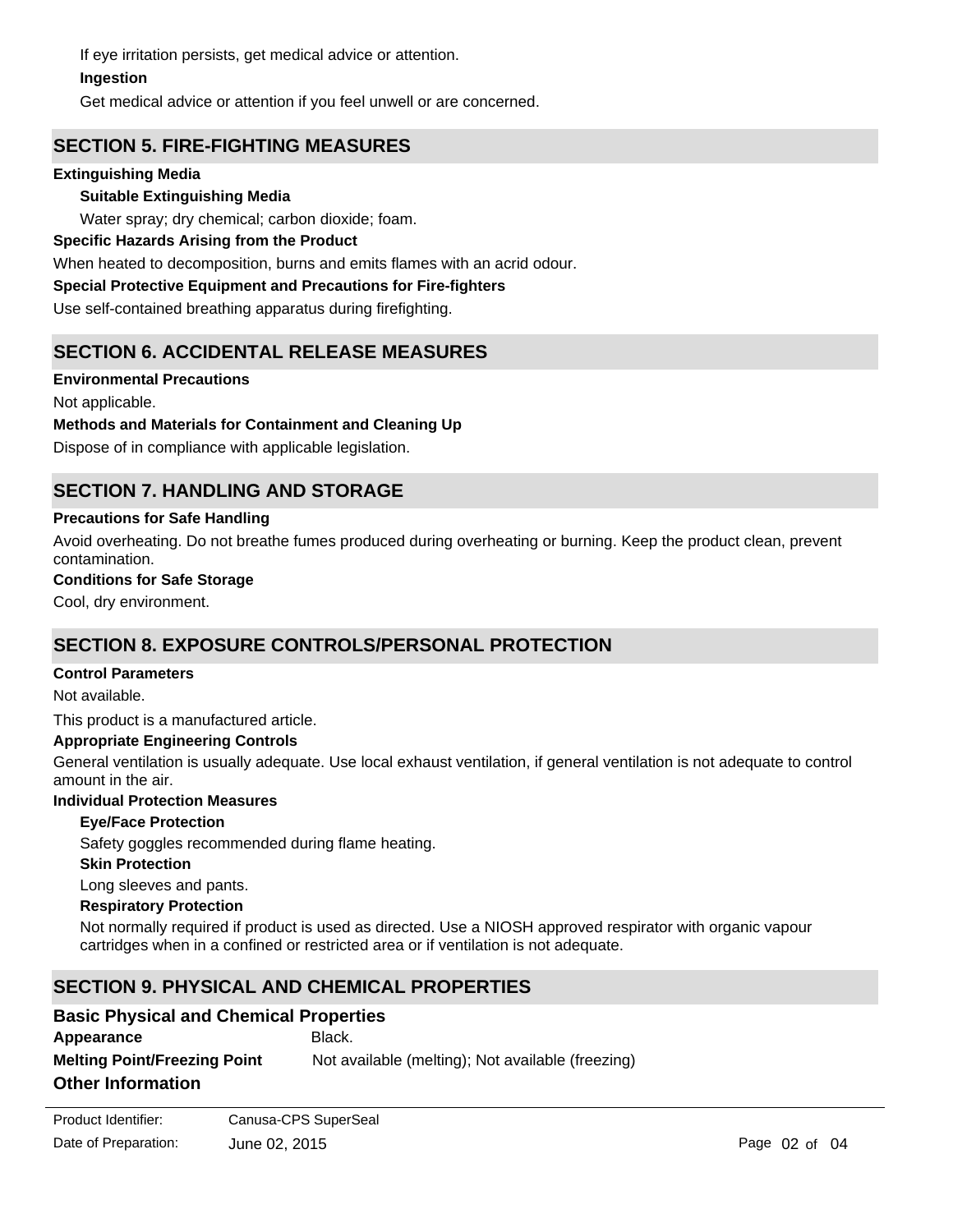# **SECTION 10. STABILITY AND REACTIVITY**

**Reactivity**

Not applicable.

#### **Possibility of Hazardous Reactions**

Decomposes at elevated temperatures. Avoid strong oxidizers.

## **SECTION 11. TOXICOLOGICAL INFORMATION**

This product is a manufactured article. All components are completely encased in the product.

#### **Acute Toxicity**

| ∣Chemical Name                                             | <b>LC50</b>                     | LD50 (oral)          | LD50 (dermal)           |
|------------------------------------------------------------|---------------------------------|----------------------|-------------------------|
| Carbon black                                               | 6750 mg/m3 (4-hour<br>exposure) |                      |                         |
| Acetic acid, ethenyl ester,<br>polymer with ethene, rubber |                                 | 2500 mg/kg (rat)     |                         |
| Hydrotreated, heavy<br>naphthenic distillate               |                                 | $>$ 5000 mg/kg (rat) | $>$ 2000 mg/kg (rabbit) |

#### **Skin Corrosion/Irritation**

May cause irritation.

#### **Carcinogenicity**

| ∣Chemical Name                                                | <b>IARC</b> | <b>ACGIH®</b>  | <b>INTP</b>      | <b>OSHA</b>       |
|---------------------------------------------------------------|-------------|----------------|------------------|-------------------|
| Carbon black                                                  | Group 2B    | lA3            | Not Listed       | Not Listed        |
| Acetic acid, ethenyl ester,<br>polymer with ethene, rubber    | Not Listed  | Not designated | Not Listed       | Not Listed        |
| Talc, Containing No Asbestos Group 1<br>or Crystalline Silica |             | A1             | Not Listed       | Not Listed        |
| Hydrotreated, heavy<br>naphthenic distillate                  | Group 3     | IA4            | Known carcinogen | <b>Not Listed</b> |
| Silica, quartz                                                | Group 1     | A2             | Known carcinogen | Not Listed        |

# **SECTION 12. ECOLOGICAL INFORMATION**

## **SECTION 13. DISPOSAL CONSIDERATIONS**

#### **Disposal Methods**

Dispose of in compliance with all federal, state, provincial, municipal and local legislation.

## **SECTION 14. TRANSPORT INFORMATION**

This section is not required by WHMIS 2015. This section is not required by OSHA HCS 2012. Not regulated under Canadian TDG regulations. Not regulated under US DOT Regulations. Not regulated under IATA Regulations.

**Special Precautions** Not applicable

## **Transport in Bulk According to Annex II of MARPOL 73/78 and the IBC Code**

Not applicable